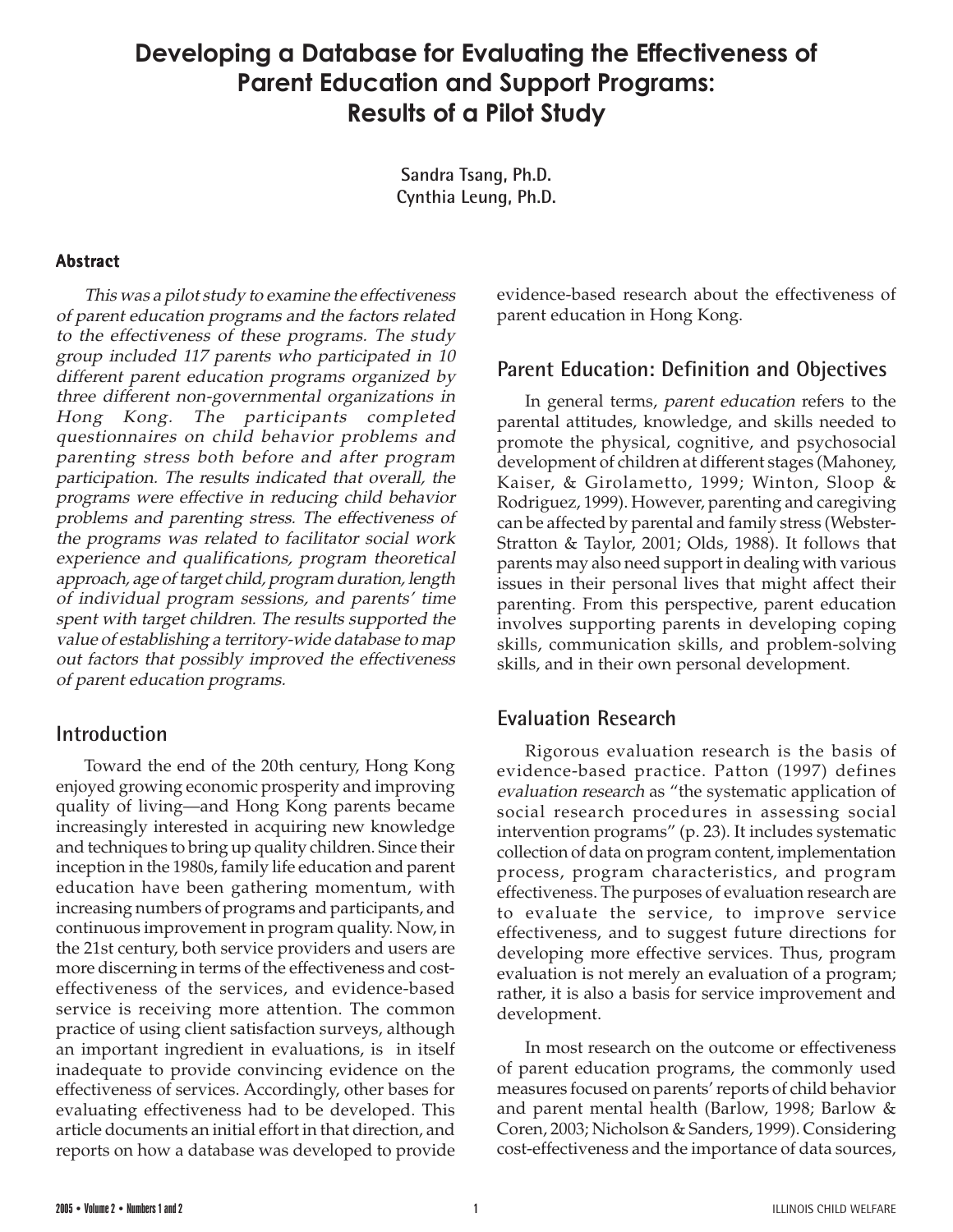parental report provides both necessary and sufficient information to evaluate the usefulness of parent education programs tailored to improve parenting functioning (Herschell, Calzada, Eyberg, & McNeil, 2002; Eyberg, Funderburk, Hembree-Kigin, McNeil, Querrido, & Hood, 2001). There is also obvious conceptual and clinical evidence on the connection between parental perceived child behavior problems and perceived parental stress. The present study adopts the same research custom and uses locally validated standardized measure for the evaluation, to examine the effectiveness of parent education programs in terms of changes in child behavior and parent mental health.

# **Parent Education in Hong Kong and Past Evaluation of Programs**

In Hong Kong, parent education services are provided mainly by the education, social welfare, and health sectors (Chinese University of Hong Kong, 2002). The service format includes public education through the mass media, talks, small-group programs, family life camps, and so on. The content includes parenting skills and management of child behavior problems, with topics such as emotional intelligence and information technology becoming more and more popular. Attention is also being paid to services for special-needs families, such as single-parent families and recent immigrants.

Throughout the 20 years during which parent education has been implemented in Hong Kong, many program materials have been developed by various organizations, and many different theoretical models or approaches have been adopted. The most predominant of those models are:

- Behaviorist programs (Martin & Pear, 1992; Sanders, 1999), which are based on social learning theories. The focus is on teaching parents strategies to increase desirable behavior and to reduce undesirable behavior.
- Relationship-based programs, which are based on humanistic, Adlerian, psychodynamic, or family systems theories. Programs such as Parent Effectiveness Training (PET) emphasize empathy and shared meanings in problem resolution, and teach skills such as active listening, sending "I-messages," and the like (Gordon, 1975). Programs such as Systematic Training for Effective Parenting (STEP) emphasize helping parents understand the motives behind children's behavior, and locating children's problem behavior within

the context of family relationships (Dinkmeyer & McKay, 1976).

• The Satir model of parent education, which is based on the therapeutic belief that intrapsychic barriers to parental involvement in nurturing children originate from experiences in families of origin. Activities such as family map exploration; use of the metaphor of the personal iceberg; and development of skills in empathy, rule-setting, and choice-making help to explore feelings, feelings about feelings, perceptions, expectations, yearnings, and the self, and can ultimately deepen appreciation of children's behavior.

Nevertheless, most locally developed programs do not articulate the theoretical model (if any) on which they are based, and do not track the program with systematic evidence-based research. (As mentioned earlier, such research, in addition to evaluation of the program implementation, would include systematic collection of data on program content, the implementation process, program characteristics, and program effectiveness.)

In terms of research, most program organizers in Hong Kong have used simple questionnaires to survey parents' satisfaction level with regard to the timing, venue, format, and content of the program. There has been only limited evaluation of the effectiveness of programs. Furthermore, most of these outcome evaluation studies have been limited to individual programs, and the sampling has included only a limited number of participants. Few studies compare the effectiveness of different programs, and very few studies include a control or comparison group—which is understandable, as the programs' focus and funding were to provide specific types of services.

A more recent and rigorous research project on parent education programs was conducted by the Education Department (as it was then called) and the Department of Health on the Positive Parenting Program (Leung, Sanders, Leung, Mak & Lau, 2003). In this study, 69 participants were randomly assigned to a behaviorally oriented intervention group (Positive Parenting Program) or a control group. The study investigated the effectiveness of the intervention in terms of family relationship, parenting attitudes and skills, and child behavior. The results indicated significant differences between the intervention group and the control group members in most postintervention measures. The intervention-group members reported fewer child behavior problems,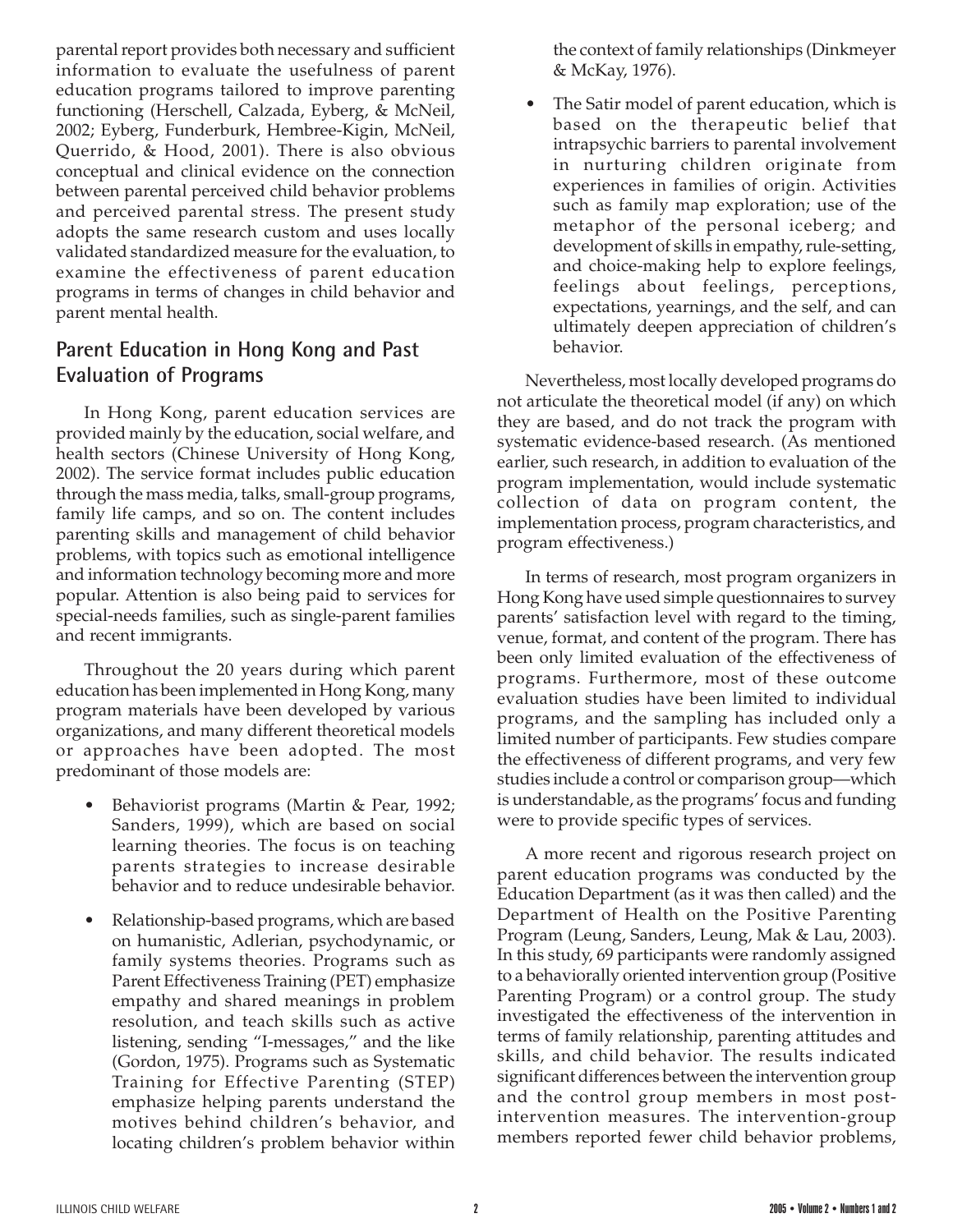lower levels of dysfunctional discipline styles, and higher parenting sense of competence at the postintervention level, compared to the control group.

Another study, which evaluated the Universal Parent Education Program for Parents of Primary School Children (Parent Education Implementation Team, Education and Manpower Bureau, 2003a) used nonequivalent control-group design, involving 52 parents in the intervention group and 32 parents in the control group. The program studied uses an eclectic model, incorporating both behavioral and humanistic approaches. At post-intervention, intervention-group parents reported significantly lower incidences of child problem behavior and parenting stress than the control-group parents (Leung & Tsang, 2003).

Cheung's study (2001) examined the effect of parent education programs on the participants' marital relationship and parenting attitudes, but did not collect information about the effect of the programs on child behavior. Three other studies on individual parent education programs examined the effectiveness of a PET program (Cheung & Yau, 1996), a STEP program (Kwok, 1994), and a child management program (Ho, Chow, & Fung, 1999). Positive changes in parent-child interaction or parenting attitudes were observed for the first two programs, and improvements in parent-child interaction and child behavior were observed for the third program.

The second author and the Kwun Tong District Local Committee on Services for Young People and Kwun Tong District Council, together with various nongovernmental organizations (NGOs) in the area, implemented the "Home-School Co-operation— Parent Child Mediation" project and attempted to conduct evaluation on the parenting work with parents and adolescents in the area (Kwun Tong District Local Committee on Services for Young People and Kwun Tong District Council, 2001). However, the evaluation culture is not yet commonplace among the social service and welfare sectors, and results from the study are still forthcoming.

Commissioned by the Board of Education, the Chinese University of Hong Kong completed an evaluation on the overall provision of parent education service in 2002 (Chinese University of Hong Kong, 2002). This study found that most parents were satisfied with the service provision, though parent participation was predictably influenced by individual, family, and social factors. However, the Chinese University study did not examine the effectiveness of the programs regarding improvements in parent-child relationships and/or child behavior.

In any such evaluation, it is important to use valid local research instruments. In Hong Kong, the Parenting Stress Index (Short Form) (PSI), a common measure of parental mental health and parent-child interaction, has been translated into Chinese, and its validity has been established (Lam, 1999). The Eyberg Child Behavior Inventory, a measure of child behavior commonly used in parent education research (Barlow & Stewart-Brown, 2000), has also been translated into Chinese, and its reliability and validity within the Hong Kong Chinese community established (Parent Education Implementation Team, Education and Manpower Bureau, 2003b).

## **Parent Education Evaluation Database**

The evaluation of individual programs can only provide information about the effectiveness of individual programs. A comprehensive review of different programs with different formats and components, different theoretical assumptions, and different clients enables program planners and policy makers to compare the effectiveness of different types of programs with one another (MacLeod & Nelson, 2000). Research concerning the impact of contextual factors on the overall effectiveness of parent education programs is also needed to map out the overall picture of parent education and plan its future direction. Contextual factors include variations in program length, teaching methods, and facilitator experience.

The present study is a pilot project on the parent education evaluation database. The pilot database included 10 programs conducted by three nongovernmental organizations. $^{\rm 1}$  The foci included parenting attitudes and skills, communication skills, behavior management skills, multiple intelligence (e.g., aversion quotient, emotion intelligence), the role of fathers, time management, and parents' emotion management. The program formats were small groups and parenting college (lectures plus tutorial groups). There were at least four sessions<sup>2</sup> for each program and the period of data collection for all programs was between September 2002 and June 2003. The details of the programs are presented in Table 1.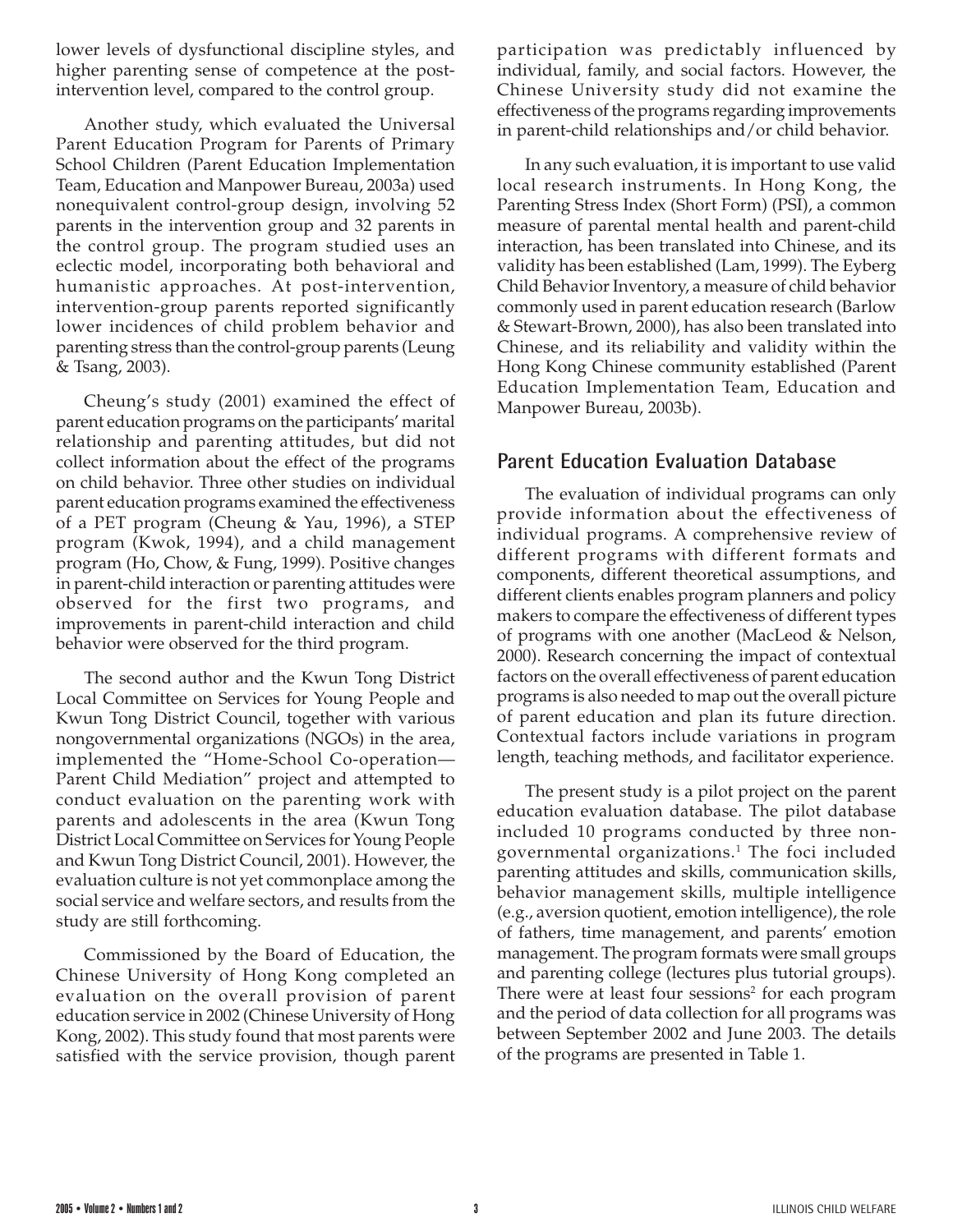| Organization   | <b>Course Theme</b>                         | Number of<br><b>Sessions</b> | <b>Theoretical</b><br><b>Background</b> | Format               |
|----------------|---------------------------------------------|------------------------------|-----------------------------------------|----------------------|
| $\mathbf{1}$   | Parenting skills                            | $2 - 4$                      | <b>PET</b>                              | Group                |
|                | Parenting skills                            | $2 - 4$                      | <b>PET</b>                              | Group                |
|                | Parenting skills                            | $2 - 4$                      | <b>PET</b>                              | Group                |
|                | Parenting skills                            | $2 - 3$                      | <b>PET</b>                              | Group                |
| $\overline{2}$ | Parent effectiveness training               | 5                            | <b>PET</b>                              | Group                |
|                | Parenting for fathers                       | $\overline{4}$               | Satir                                   | Group                |
|                | Multiple intelligence                       | 4                            | Eclectic                                | Parenting<br>college |
|                | Spiritually rich parents <sup>3</sup>       | 5                            | Others                                  | Group                |
| 3              | Successful parenting<br>college (primary)   | 6                            | Eclectic                                | Parenting<br>college |
|                | Successful parenting<br>college (secondary) | $5 - 6$                      | Eclectic                                | Parenting<br>college |
|                | Parent-child communication                  | $\overline{4}$               | Satir                                   | Group                |
|                | Parent support                              | No information               | No information                          | Group                |

**Table 1 Organization And Program Information**

# **Specific Research Questions**

The specific research questions are:

- 1. Overall, do parent education programs result in reductions in child behavior problems and parenting stress, as perceived by the parents? Research has shown that parent training could reduce child behavior problems and maternal anxiety and stress among parents of children with a range of problems (Barlow & Coren, 2003).
- 2. Is the outcome of the parent education program (in terms of parent stress scores and child behavior scores) related to the level of training and experience of the program facilitators? In Hong Kong, there is wide variation in the professional background, years of experience, and approach to work of parent educators. Most are professionally trained social workers or counselors, though some are

psychologists, psychiatrists, or educators. A small number obtain formal accreditation in certain approaches, but there is no formal registration body for professional quality control.

- 3. Is the outcome of the parent education program related to parent and child sociodemographic characteristics? For example, Webster-Stratton and Hammond (1990) found that social disadvantage and single-parent status were related to poorer child outcomes in parent education programs. Ruma, Burke, and Thompson (1996) reported that adolescents had the lowest rate of clinical recovery, compared to preschool- and primaryschool-aged children.
- 4. Is the outcome of the program related to program format, such as number of sessions or session duration?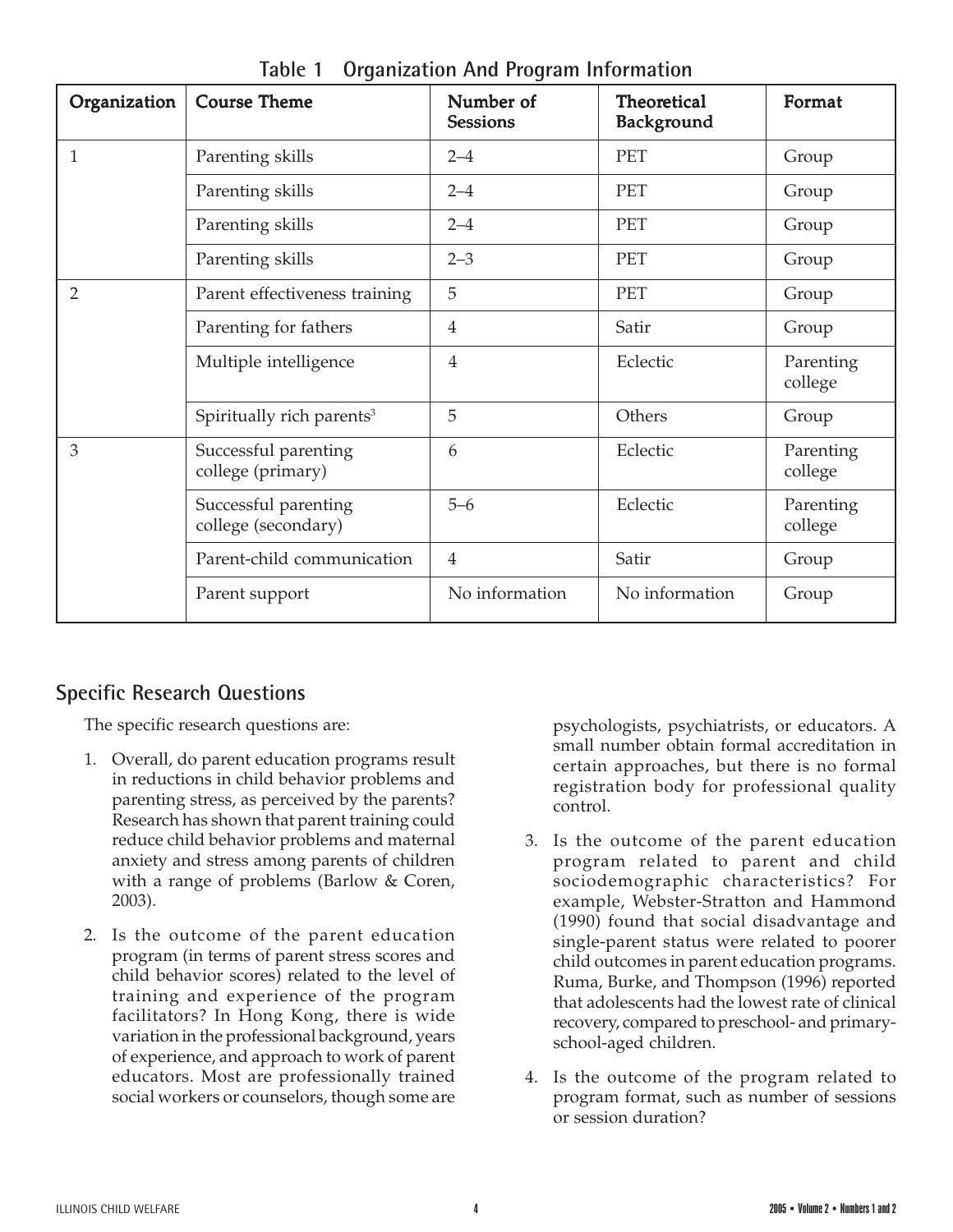## **Method**

### **Participant articipants**

The participants included 201 parents recruited by the three NGOs; target children included preschoolaged, primary-school-aged, and secondary-schoolaged children. In the majority of cases, parents volunteered to enroll for the programs. In four secondary schools, however, all parents of Secondary One or Two students completed the Parenting Sense of Competence Scale (Gilbaud-Wallston & Wandersman, 1978), and parents requiring support in parenting (as revealed by low scores on the scale) were invited to participate.

Of these 201 participants, 118 completed all the questionnaires (see measures section). In one case, the target child's age was outside the range for one of the questionnaires, so this case was excluded from analysis. The analysis in this report was thus based on 117 participants (23 fathers, 94 mothers). The mean ages of the fathers and mothers were 44.33 years old  $(SD = 6.86)$  and 39.66 years old  $(SD = 4.59)$ , respectively, and the mean length of residence in Hong Kong of fathers and mothers were 36.17 years  $(SD = 10.62)$  and 29.46 years ( $SD = 16.78$ ), respectively. In terms of family status, there were 88 (75.2%) nuclear families, 20 extended families (17.1%), 5 single-parent families (4.3%), and 3 step families (2.6%); one participant did not supply this information. Participants' marital status was also tracked: 112 (95.7%) were married, 3 (2.6%) were divorced, and 2 (1.7%) were widowed.

Thirteen of the families studied were on Comprehensive Social Security Assistance (CSSA). According to the 2001 Hong Kong census (Census and Statistics Department, 2002), the median domestic household income is \$18,705. The household income of approximately 49% of the participants was below this median. Two participants (1.7%) had monthly family income below \$4,999; 15 (12.8%) had monthly family income between \$5,000 and \$9,999; 41 (35.0%) had monthly family income between \$10,000 and \$19,999; 20 (17.1%) had monthly family income between \$20,000 and \$29,999; 13 (11.1%) had monthly family income between \$30,000 and \$39,999; and 27 (23.1%) had monthly family income above \$40,000.

In terms of the target children, there were 15 kindergarten students (mean age =  $3.78$  years,  $SD =$ 1.09, with mean length of residence in Hong Kong = 3.76 years,  $SD = .99$ ); 32 primary-age students (mean age = 8.18 years,  $SD = 3.45$ , with mean length of residence in Hong Kong =  $8.03$  years,  $SD = 1.63$ ); and 70 secondary-age students (mean age = 12.87 years,

 $SD = 1.01$ , with mean length of residence in Hong Kong = 10.73 years,  $SD = 3.45$ ). There were 78 male target children (8 kindergarten students, 24 primaryage students, and 46 secondary-age students) and 39 female target children (7 kindergarten students, 8 primary-age students, and 24 secondary-age students). For child care arrangements, 74 (63.2%) of the target children were cared for by their parents; 22 (18.8%) by domestic helpers; 10 (8.5%) by grandparents; 2 (1.7%) by paid child care; and 1 (0.9%) by other relatives; 8 participants did not supply information on child care.

#### **Measures**

There were two measurement components, focusing on the participants and facilitators respectively. The first component consisted of three parts to be completed by the participants (demographic information, Eyberg Child Behavior Inventory, and Parenting Stress Inventory). The second component consisted of a questionnaire to be completed by the facilitators.

Demographic Information. This included basic information such as age, sex, education, occupation, and child care arrangement etc. The participants had to complete this questionnaire before they started the program.

Eyberg Child Behavior Inventory (ECBI) (Eyberg <u>& Ross, 1978).</u> The ECBI is a 36-item measure of parental perception of disruptive behavior in children aged 2 to 16. There are two scores that can be calculated. The first is a problem score measuring the frequency of occurrence of disruptive behaviors. The second is an intensity score, which is the sum of parents' rating of the intensity of the behaviors on a 7-point scale. Participants answered this inventory both before and after completion of the parent education program. The reliability estimates (Cronbach alpha) of pre- and post-intervention ECBI intensity were 0.94 and 0.93. The reliability estimates (Cronbach alpha) of pre- and post-intervention ECBI problem scoring were 0.92 and 0.93.

The Parenting Stress Index (PSI), Short Form (Lam, 1999). The PSI is a 36-item questionnaire consisting of three factors: Parental Distress (PD), measuring an impaired sense of parental competence and depression; Parent-Child Dysfunctional Interaction (PCDI), measuring unsatisfactory parent-child interaction; and Difficult Child (DC), measuring behavioral characteristics of the child. Most of the items are measured on a 5-point scale ranging from 1 (strong agreement) to 5 (strong disagreement). All but 3 of the items (14, 22, 33) are reverse-scored. High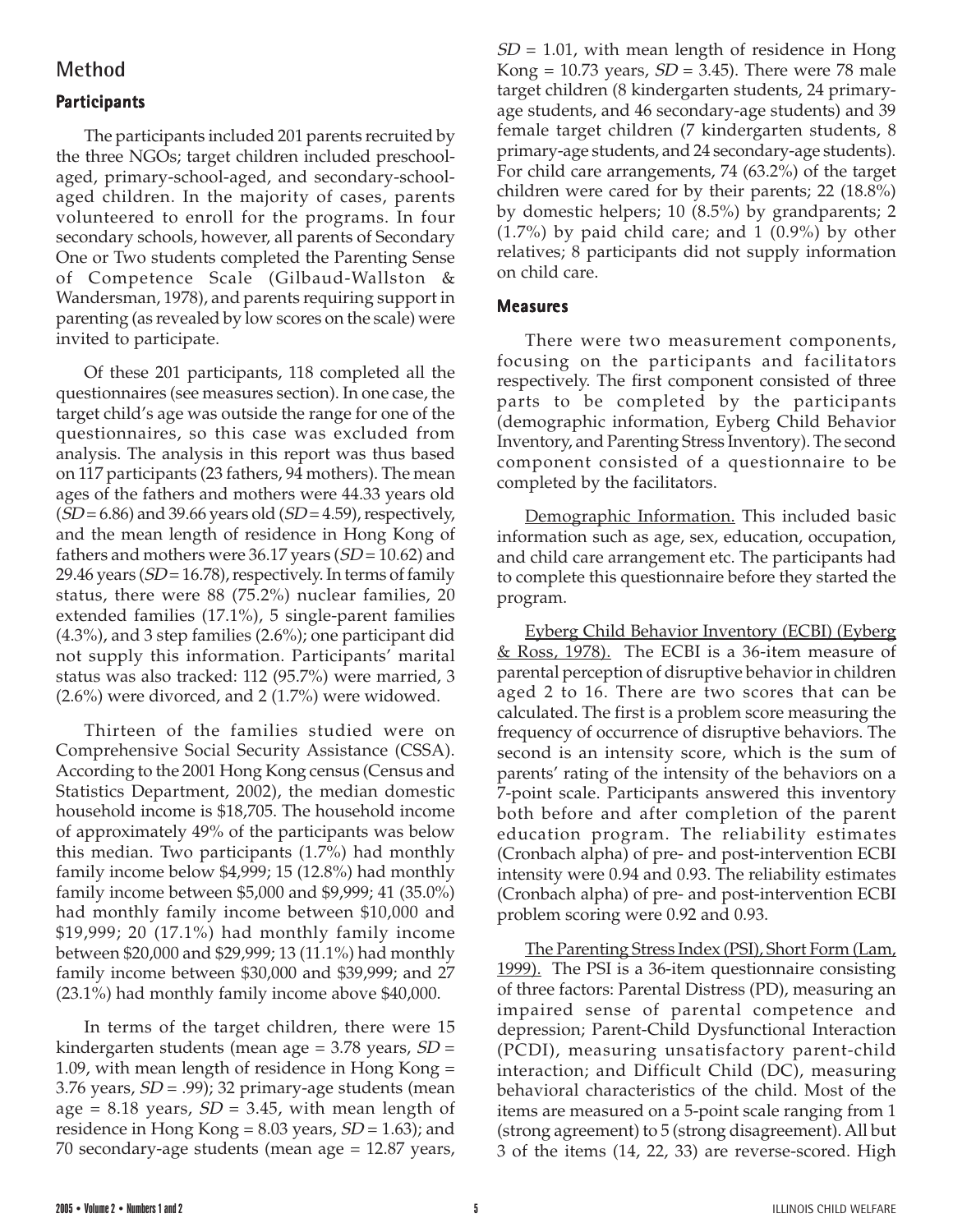scores indicate higher difficulties. In this study, only the first two factors (24 items) were included, as there was some overlap between DC and ECBI in that both measure child behavior problems.

In Hong Kong, the culture of evaluative studies is just emerging. Parents mostly have a secondary school education and limited exposure to research. They will tolerate only short questionnaires with strong facial validity appeal. It was reckoned that the longer the questionnaire, the more reluctant participants would be to complete the questionnaire. Thus, we had to be very selective about which scales to include, and overlapping items had to be eliminated—even at the risk of losing information—to reduce instrument bias. Participants completed this inventory both before and after going through the parent education program. The reliability estimates (Cronbach alpha) of pre- and postintervention PSI-PDs were 0.84 and 0.88. The reliability estimates (Cronbach alpha) of pre- and postintervention PSI-PCDIs were 0.77 and 0.80.

Facilitator and Program Information. These segments include information on the facilitators' qualifications and experiences, in addition to program content, format, and theoretical framework. These questionnaires were completed by the facilitators.

### **Procedures**

In two participating NGOs, participants were located through the normal recruiting procedures, including posters, pamphlets, information bulletins and newspapers, or through mass media. With the other NGO, four secondary schools responded to the recruitment invitation; in each school, a level (Secondary One or Two) was selected. In each selected level in each participating school, as mentioned earlier, the Parenting Sense of Competence Scale was administered to parents of all students. Parents with the bottom 20% scores in each school were invited to participate in the parent education program. They were randomly divided into an intervention group and a control group within each school. The present report includes only the intervention-group data.

In all cases, participants were requested to complete pre-intervention questionnaires prior to program participation. They were also requested to complete the post-intervention questionnaires within two weeks of program completion.

A common data entry file and coding system were prepared for the three participating NGOs. Before program commencement, training on data entry and coding was conducted for two NGOs, at their request. The completed data files were then sent to the investigators for data analysis.

## **Results**

#### **Compari Comparison between Participant articipants with Complete and Incomplete Data**

A series of chi square tests and independent t tests were conducted to examine possible differences between participants with complete ( $n = 117$ ) and incomplete data ( $n = 83$ ). There were more participants on CSSA among those with complete data  $(n = 13)$ than those with incomplete data ( $n=2$ ), ÷<sup>2</sup>(1, N = 194)  $= 4.62, p < .05$ . There was also a significant difference between participants with complete and incomplete data in terms of target child's educational level, ÷²(2,  $N = 192$ ) = 7.52,  $p < .05$ . More participants with complete data had target children at secondary level  $(n=70)$  than those with incomplete data  $(n=32)$ . There were significant differences between the two groups in terms of father's age,  $t(183) = -2.13$ ,  $p < .05$ , and target child's age,  $t(191) = -2.97$ ,  $p < .005$ . The fathers in the complete-data group ( $M = 44.33$ ,  $SD = 6.86$ ) were older than those in the incomplete-data group  $(M =$ 42.16,  $SD = 6.35$ ). The target children in the completedata group ( $M = 10.42$ ,  $SD = 3.47$ ) were older than those in the incomplete-data group ( $M = 8.79$ ,  $SD = 4.06$ ). These differences in ages were probably related to the higher number of target children at secondary level among participants with complete data.

There was no difference between the two groups in terms of the pre-intervention scores on the various questionnaires. However, there was a significant difference between the two groups in terms of postintervention PSI-PD scores,  $t(169) = -2.60$ ,  $p = .01$ . Participants with incomplete data reported higher scores ( $M = 36.16$ ,  $SD = 6.48$ ) than those with complete data ( $M = 33.01$ ,  $SD = 7.90$ ).

#### **Overall Effectiveness of Programs**

Overall effectiveness of the programs was measured in terms of changes in pre- and postintervention scores on the child behavior and parenting stress measures. The statistical technique used was a dependent *t* test. The results indicated significant differences for ECBI-problem, t(116) = 3.22,  $p < .005$ ; PSI-PD,  $t(116) = 2.69$ ,  $p < .01$ ; and PSI-PCDI,  $t(116) = 3.81$ ,  $p < .001$ , indicating reduction in child behavior problems and parenting stress after program participation. The mean and standard deviation scores are shown in Table 2.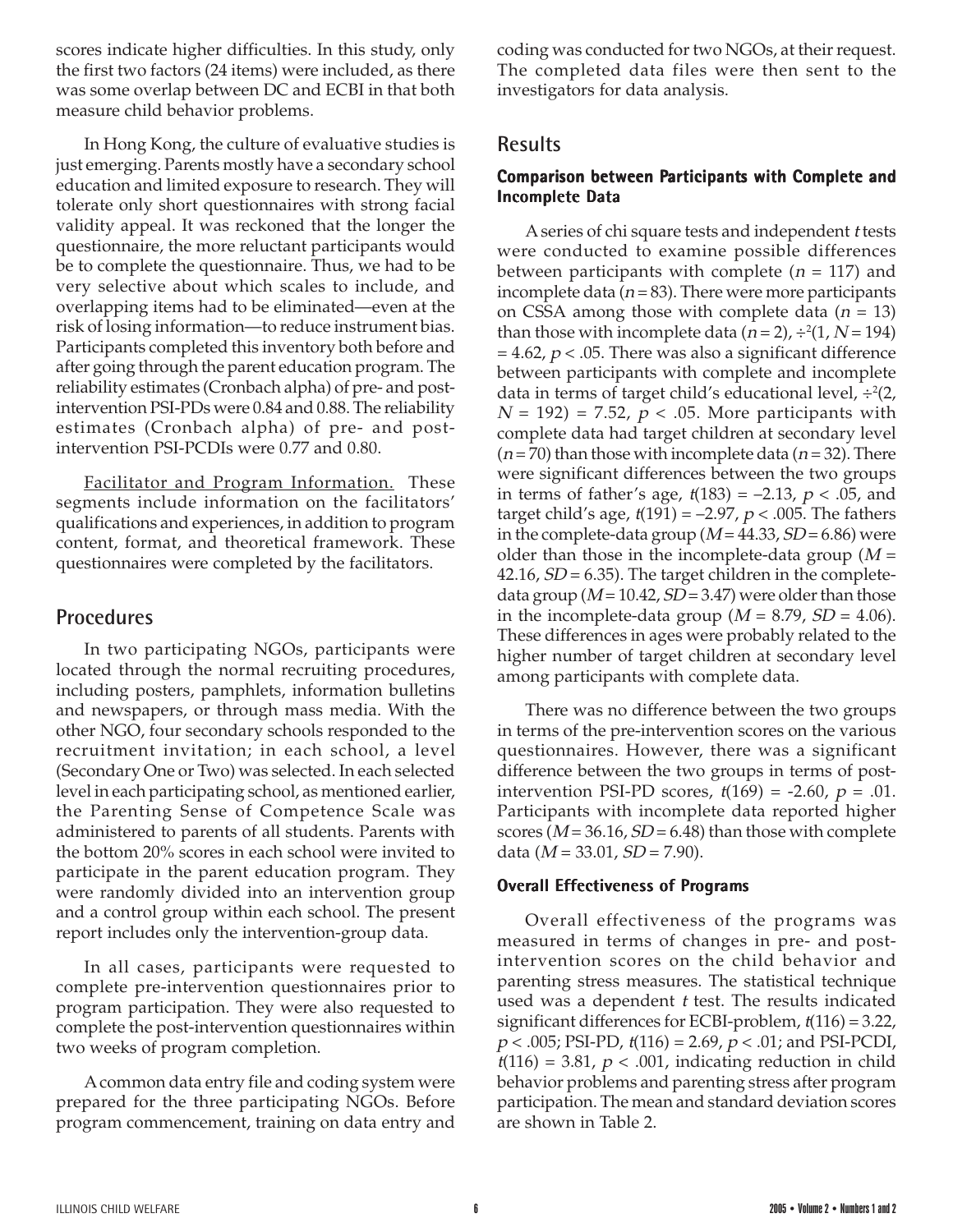### **Table 2**

|                 | Pre-intervention | Post-intervention | Significance |
|-----------------|------------------|-------------------|--------------|
| ECBI*-intensity | 113.33 (28.50)   | 110.27 (22.98)    | ns           |
| ECBI-problem    | 9.38 (7.87)      | 7.68 (7.78)       | < 0.005      |
| <b>PSI-PD</b>   | 34.53 (7.97)     | 32.94 (7.81)      | < 0.01       |
| PSI-PCDI        | 32.18 (6.54)     | 30.32 (6.16)      | $-.001$      |

## **Mean And Standard Deviation Scores For Child Behavior And Parenting Stress**

#### **Facilitator Background and Program Effectiveness**

The relationship between facilitator background and program effectiveness was examined using two types of analyses. First, multivariate analyses of covariance (MANCOVAs) were used to examine the overall difference. MANCOVA is a technique to examine group differences in the dependent variables (post-intervention scores in the present case), after adjusting for the covariates (pre-intervention scores in the present case) (Tabachnick and Fidell, 2001). The research question was: "Do facilitators with different backgrounds produce different post-intervention child behavior and parenting stress scores, if preintervention scores are used as a baseline?" The dependent variables were post-intervention ECBIintensity, post-intervention ECBI-problem, postintervention PSI-PD, and post-intervention PSI-PCDI. The covariates were pre-intervention ECBI-intensity, pre-intervention ECBI-problem, pre-intervention PSI-PD, and pre-intervention PSI-PCDI.

Three MANCOVAs were performed. The independent variables in the MANCOVAs were facilitator qualifications with three levels (Master of Social Work, Bachelor of Social Work, Diploma in Social Work/others), facilitator social work experience with two levels (4 years or less, 5 years or more), $^4$  and facilitator parent education experience with two levels (4 years or less, 5 years or more). The second type of analysis was a dependent *t* test; the dependent *t* tests were used as supplementary analyses only when the MANCOVA results were significant.

Facilitator Qualification. MANCOVA results indicated that facilitator qualifications had a significant effect on the post-intervention variables,  $F(12, 312) = 2.81, p = .001$ . The three qualification levels were then analyzed separately, using dependent t tests. There were significant changes in pre- and postintervention scores on ECBI-problem,  $t(26) = 2.57$ ,  $p <$ .05; PSI-PD,  $t(26) = 3.59$ ,  $p = .001$ ; and PSI-PCDI scores,  $t(26) = 2.15$ ,  $p < .05$ , for the Master of Social Work (MSW) group. There were significant changes in preand post-intervention scores on ECBI-problem,  $t(75)$  $= 3.61, p = .001; PSI-PD, t(75) = 2.04, p < .05;$  and PSI-PCDI scores,  $t(75) = 3.31$ ,  $p = .001$ , for the Bachelor of Social Work (BSW) group as well. There were no significant changes in child behavior and parenting stress measures for the Diploma of Social Work/others (DipSW) group. The mean and standard deviation scores are shown in Table 3. The pattern showed more significant changes in pre- and post-intervention scores in groups with facilitators who had higher qualifications (MSW and BSW) than in groups with less qualified facilitators.<sup>5</sup>

Facilitator Social Work Experience. MANCOVA results indicated a significant effect of staff social work experience on the post-intervention variables,  $F(4, 104)$ = 2.48,  $p < .05$ . The two groups were then analyzed separately using dependent  $t$  tests. The results indicated significant pre- and post-intervention score changes for all child behavior measures: namely, ECBIintensity,  $t(93) = 1.99$ ,  $p < .05$ , and ECBI-problem,  $t(93)$  $= 4.29$ ,  $p < .001$ , for the more experienced (5 years or more) group. The same was true of parenting stress measures: namely, PSI-PD,  $t(93) = 2.91$ ,  $p = .005$ , and PSI-PCDI,  $t(93) = 4.14$ ,  $p < .001$ , for the more experienced (5 years or more) group. There were no significant pre- and post-intervention score changes for the less experienced (4 years or under) group. The pattern thus showed significant changes between preand post-intervention measures in groups facilitated by more experienced social workers, but no significant changes in groups facilitated by less experienced facilitators. The mean and standard deviation scores are shown in Table 3.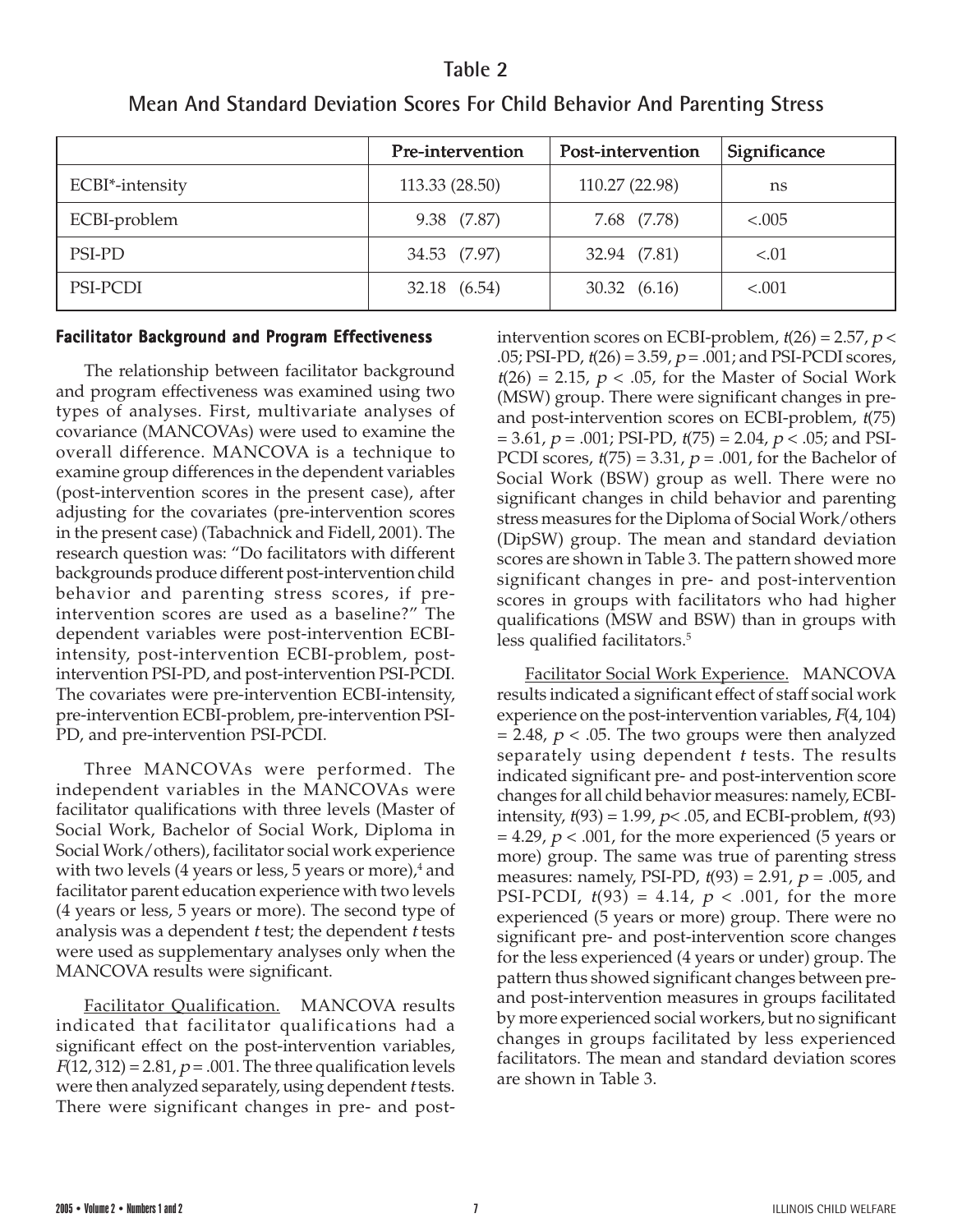**Table 3 Pre- And Post-Intervention Scores By Facilitator Qualifications And Facilitator Social Work Experience**

|                                     | <b>MSW</b><br>$(n = 27)$ | <b>BSW</b><br>$(n = 76)$ | <b>DipSW</b><br>$(n = 11)$ | 4 years or less<br>$(n = 20)$ | 5 years or more<br>$(n = 94)$ |
|-------------------------------------|--------------------------|--------------------------|----------------------------|-------------------------------|-------------------------------|
| Pre-intervention<br>ECBI-intensity  | 106.30 (19.95)           | 118.59 (29.06)           | 92.91 (30.64)              | 105.10 (29.77)                | 114.93 (27.95)                |
| Post-intervention<br>ECBI-intensity | 102.70 (16.33)           | 114.64 (23.26)           | 96.82 (30.46)              | 104.65 (24.36)                | 111.26 (22.48)                |
| Pre-intervention<br>ECBI-problem    | 6.67(5.73)               | 11.22(8.13)              | 3.73(7.36)                 | 6.75(8.37)                    | 9.99(7.80)                    |
| Post-intervention<br>ECBI-problem   | 4.74(5.45)               | 8.92(8.13)               | 6.64(9.19)                 | 7.75(9.07)                    | 7.70(7.60)                    |
| Pre-intervention<br>PSI-PD          | 31.26 (7.16)             | 35.87 (8.24)             | 34.36 (6.76)               | 32.80 (8.50)                  | 35.02 (7.93)                  |
| Post-intervention<br>PSI-PD         | 28.00 (6.62)             | 34.39 (7.30)             | 36.27(9.65)                | 33.05 (7.92)                  | 32.99 (7.91)                  |
| Pre-intervention<br>PSI-PCDI        | 30.96 (6.58)             | 32.20 (6.75)             | 34.27 (5.02)               | 32.65(5.31)                   | 31.99 (6.83)                  |
| Post-intervention<br>PSI-PCDI       | 28.98 (6.58)             | 30.14 (5.89)             | 34.45(6.12)                | 32.90 (7.22)                  | 29.73 (5.85)                  |

Facilitator Parent Education Experience. MANCOVA results indicated no significant differences in child behavior and parenting stress scores by facilitator parent education experience.

## **Program Issues and Program Effectiveness**

The same analysis strategies used in the analysis of facilitator background and program effectiveness were used in this section. In addition, correlation analyses were used to examine the relationship between program effectiveness and program length (number of sessions and duration of each session).

### **Program Theoretical Framework**

MANCOVA results indicated no significant child behavior or parenting stress differences by program theoretical framework. In this analysis, the program with "others" approach was excluded, as there were only two participants with complete data in this program. This issue is of high interest to service providers, so the three theoretical frameworks were analyzed separately using dependent *t* tests, though the overall MANCOVA results were not significant. For eclectic programs, there were significant pre- and post-intervention differences in child behavior measures: namely, ECBI-intensity,  $t(43) = 4.42$ ,  $p < .001$ , and ECBI-problem,  $t(43) = 4.55$ ,  $p < .001$ . The same was true of parenting stress measures: namely, PSI-PCDI,  $t(43) = 4.66$ ,  $p < .001$ . For programs adopting the Satir approach, there were significant pre- and post-intervention differences in child behavior: namely, ECBI-intensity,  $t(7) = 2.73$ ,  $p < .05$ , and ECBIproblem,  $t(7) = 5.00$ ,  $p < .005$ . There was a significant difference in pre- and post-intervention PSI-PD, t(54)  $= 2.05$ ,  $p < .05$ , for PET programs. However, it should be noted that there were only 8 participants in Satirtype programs. The mean and standard deviation scores are shown in Table 4.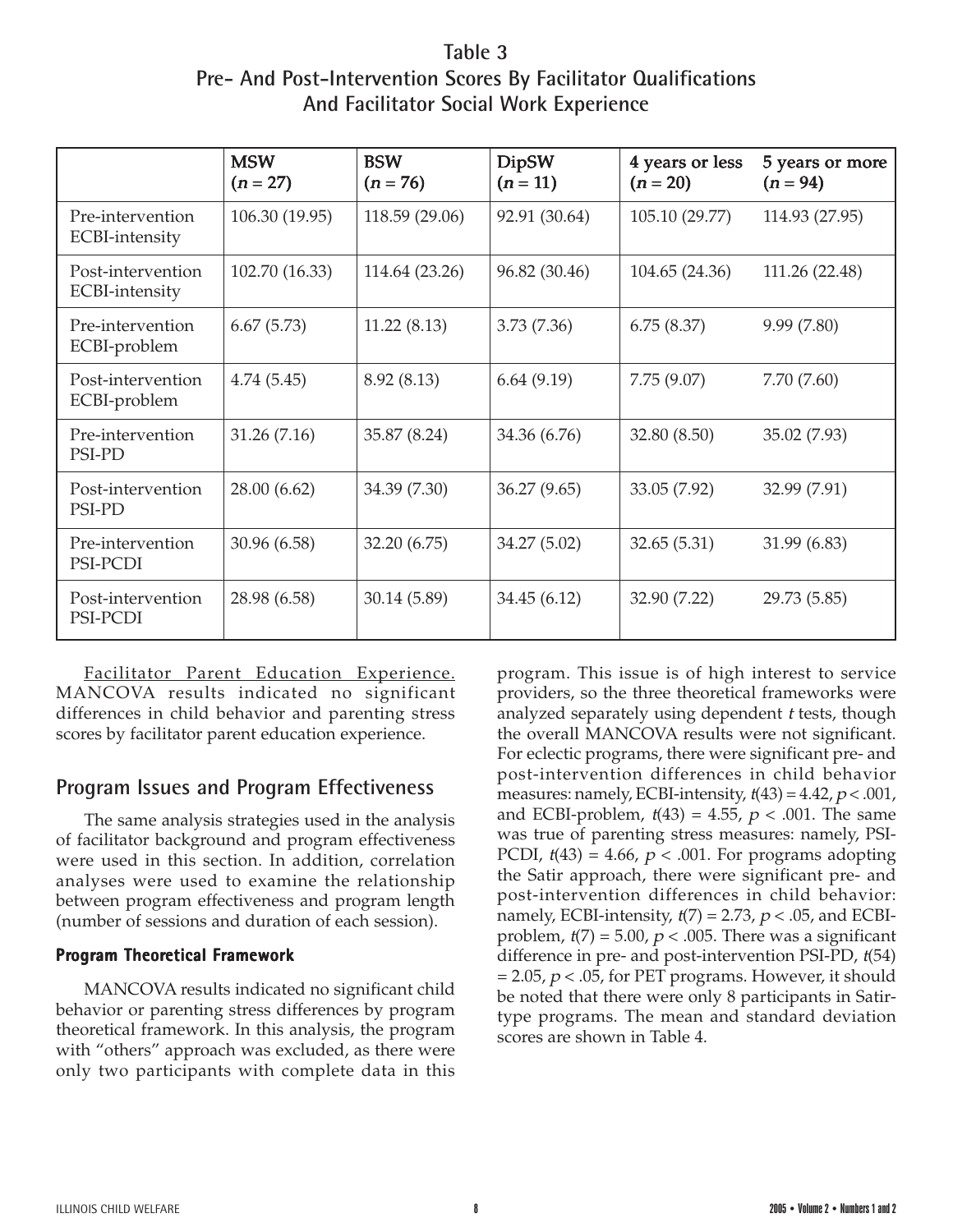**Table 4 Pre- And Post-Intervention Scores By Program Theoretical Framework**

|                                     | PET $(n = 55)$ | Satir $(n = 8)$ | Eclectic $(n = 44)$ |  |
|-------------------------------------|----------------|-----------------|---------------------|--|
| Pre-intervention<br>ECBI-intensity  | 98.94 (24.97)  | 134.00 (28.08)  | 124.11 (23.91)      |  |
| Post-intervention<br>ECBI-intensity | 101.51 (22.56) | 120.75 (21.08)  | 116.80 (20.90)      |  |
| Pre-intervention<br>ECBI-problem    | 6.91(7.09)     | 11.25(9.25)     | 11.68 (7.83)        |  |
| Post-intervention<br>ECBI-problem   | 7.05(7.46)     | 6.13(7.12)      | 8.52(8.47)          |  |
| Pre-intervention<br>PSI-PD          | 34.93 (7.40)   | 33.00 (8.14)    | 34.07 (8.42)        |  |
| Post-intervention<br>PSI-PD         | 33.04 (7.76)   | 31.75 (4.95)    | 32.89 (8.68)        |  |
| Pre-intervention<br>PSI-PCDI        | 32.98 (5.27)   | 29.13 (10.26)   | 31.86 (7.11)        |  |
| Post-intervention<br>PSI-PCDI       | 32.24 (5.70)   | 28.13 (6.75)    | 28.77 (6.39)        |  |

#### **Program Format**

MANCOVAs results indicated no significant difference in child behavior or parenting stress by program format (group versus parenting college).

#### **Number of Sessions and Session Length (Duration of Each Session)**

Correlational techniques were used to examine the relationship between session number and session length, on the one hand; and program effectiveness, in terms of changes in pre- and post-intervention child behavior and parenting stress measures, on the other hand. Four new variables on pre- and postintervention changes were calculated, by subtracting the post-intervention scores from the pre-intervention

scores of ECBI-intensity, ECBI-problem, PSI-PD, and PSI-PCDI. For each new variable, higher scores indicated bigger pre- and post-intervention difference. The results indicated that the number of sessions was positively correlated with the pre- and postintervention differences: the higher the number of sessions, the greater the pre- and post-intervention differences. However, session duration was negatively related to pre- and post-intervention differences: the longer the duration, the smaller the pre- and postintervention differences. The implication is that it is more effective to deliver programs in several short sessions, rather than in one long block. The session numbers ranged from 2 to 6 and the session duration ranged from 1.5 hours to 7.5 hours. The correlation coefficients are shown in Table 5.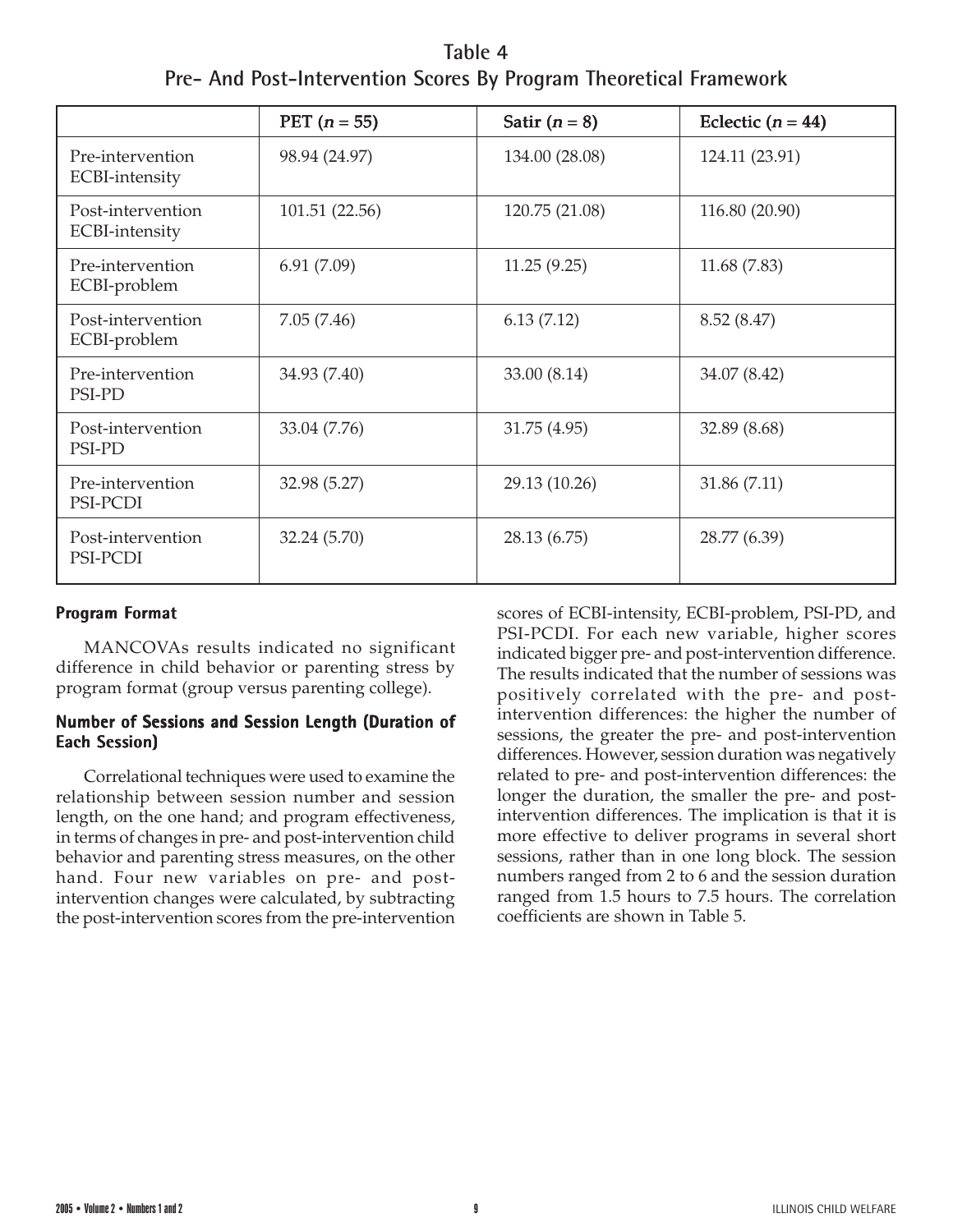# **Table 5 Correlation Between Program Length Measures And Parents' Time With Child And Pre- And Post-Intervention Differences In Child Behavior And Parenting Stress Measures**

|                                                            | Session<br>Number | Session<br><b>Duration</b> | Father | Mother |
|------------------------------------------------------------|-------------------|----------------------------|--------|--------|
| Pre- and post-intervention difference in<br>ECBI-intensity | $.24*$            | $-.30***$                  | .12    | $.19*$ |
| Pre- and post-intervention difference in<br>ECBI-problem   | $.26***$          | $-29***$                   | $-.01$ | $.21*$ |
| Pre- and post-intervention difference in<br>PSI-PD         | .08               | .12                        | $-.11$ | $-.11$ |
| Pre- and post-intervention difference in<br>PSI-PCDI       | $.21*$            | $-.17$                     | .01    | .04    |

 $* p < .05$ 

\*\*  $p < .01$ 

\*\*\*  $p < .005$ 

## **Participant Background**

MANCOVAs (and dependent *t* tests where appropriate) and correlation analyses were used to examine the relationship between participant background and program effectiveness.

MANCOVA results indicated no significant effect of educational level of the target child on child behavior and parenting stress measures. MANCOVA results indicated no significant effect of sex of the target child on child behavior and parenting stress measures.

MANCOVA results indicated no significant effect of parents' education, family income, working status of mother, day care for target child, or relationship of program participant to target child on child behavior and parenting stress measures. Correlations between parents' time with target child and pre- and postintervention differences in child behavior and parenting stress measures indicated a positive relationship between mother's time with target child and changes in child behavior. The correlation coefficients are shown in Table 5.

# **Discussion**

The present study is a pilot study to examine the feasibility of establishing a parent education database.

The results are promising: they indicate that, overall, parent education programs are effective in reducing child behavior problems and parenting stress. The results are encouraging in three ways. First, they provide initial evidence that parent education programs are effective in reducing child behavior problems and parenting stress. Second, they confirm the findings on similar efforts in non-Chinese communities. Third, they indicate that the locally validated borrowed tools can be meaningfully used in Hong Kong to facilitate research and improvement of parent education programs. The results are consistent with the literature on the effectiveness of parent education programs in reducing child behavior problems and parental stress.

The results also suggest that the qualifications and social work experience of parent education facilitators, the number and duration of sessions, and parents' time with target children are factors influencing the effectiveness of the programs.

However, at this stage, it is also important to point out the limitations of the present study. First, the data set is still small, comprising 10 programs from 3 NGOs. It was not possible to gather a random sample that could be statistically representative of the parent education programs conducted. Moreover, the sample size is relatively small. Therefore, results may be affected by scores of particular groups, and the results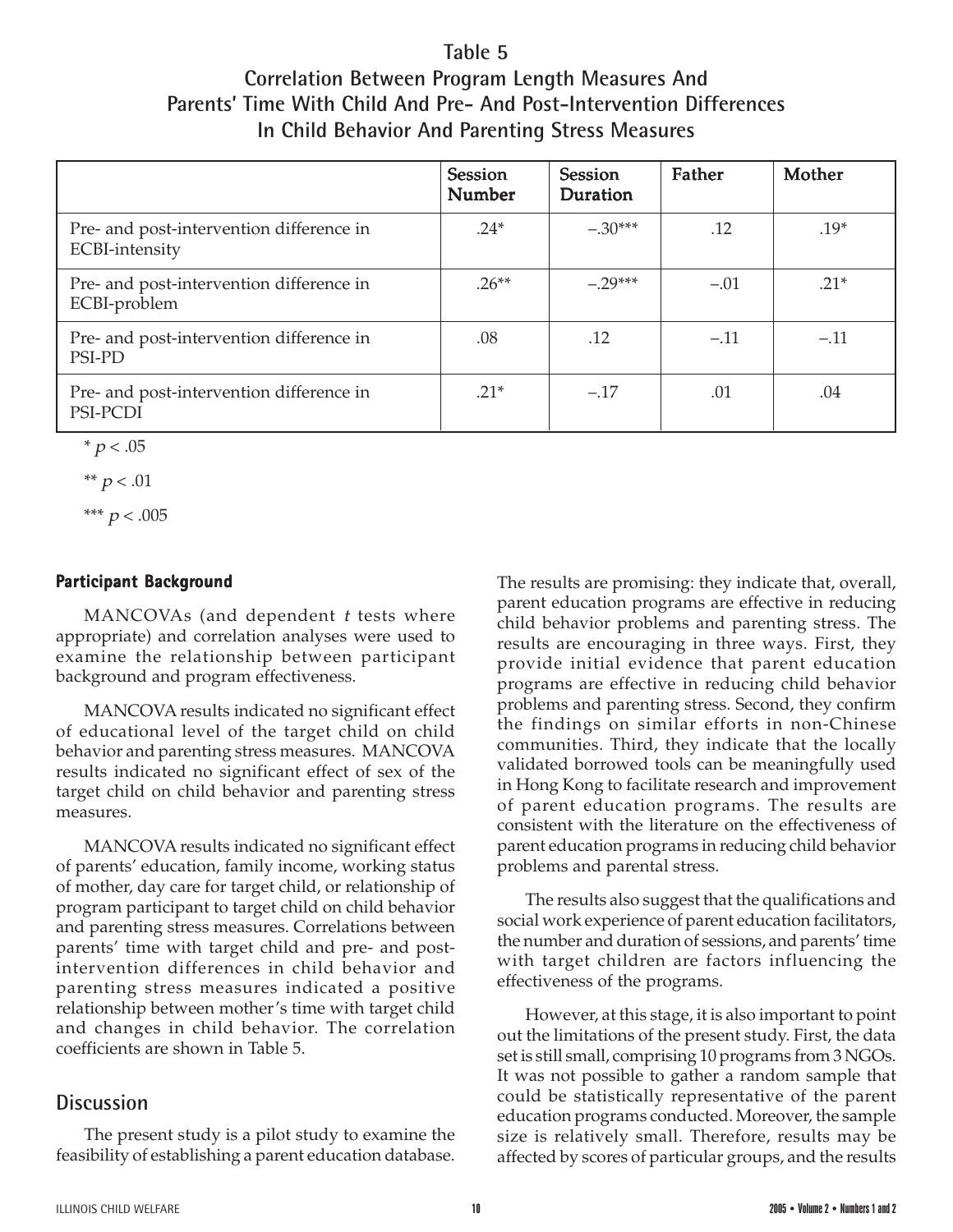should be interpreted with caution. For example, some programs were conducted for families selected because of severe parenting difficulties.

Second, with the small data set, it is not possible to examine possible interactions. For example, are programs of a particular theoretical framework more effective for a particular target child age group? With a larger database, it will be possible to examine these patterns.

Third, a considerable number of participants did not complete all questionnaires, and so were not included in the present analysis. Though there were no differences in pre-intervention scores or systematic differences in demographic profiles between these participants and those included in the analysis, the present sample might still represent participants who were more conscientious and supportive of the programs.

Fourth, in some cases, the cell sizes are relatively small. Hence, these results should be interpreted with caution.

Finally, though there were significant correlations between variables such as program session number and session length with pre- and post-intervention changes in outcome measures, it is possible that the relationship is not linear. This should be further investigated with a larger data set and a wider range of variable values.

The present pilot study, however, does support the potential for a parent education database. The pilot results point to possible patterns affecting the effectiveness of programs. With a larger data set, more analyses could be performed and the results would be less affected by sampling or random errors. The information should substantially benefit service providers in improving the effectiveness of service provision, developing programs, and training staff.

In the 21st century, evidence-based parent education research is developing rapidly in Hong Kong. Through examination of factors affecting the relative effectiveness of programs, a macro view can be obtained and overall direction can be set. Through the collaboration of various sectors, a platform for comparison and follow-up research could potentially be established, and, with concerted efforts, could build up parent education programs that can meet the needs of Hong Kong parents.

## **References**

- Barlow, J. (1998). Parent-training programs and behavior problems: Findings from a systematic review. In A. Buchanan & B. L. Hudson (Eds.), Parenting, schooling and child behavior (pp. 80- 109). Sydney, Australia: Ashgate.
- Barlow, J., and Coren, E. (2003). Parent-training programs for improving maternal psychosocial health (Cochrane Review). In The Cochrane Library, Issue 1, 2003. Oxford: Update Software.
- Barlow, J., and Stewart-Brown, S. (2000). Behavior problems and group-based parent education programs. Developmental and Behavioral Pediatrics, 21, 356-370.
- Census and Statistics Department. (2002). 2001 Population census main report: Vol. 1. Hong Kong: Author.
- Cheung, S. K. (2001). Parent education programs in Hong Kong: Are they effective? Hong Kong Journal of Social Work, 35(1/2), 85-96.
- Cheung, S. K., and Yau, Y. L. (1996). Parent effectiveness training for Chinese parents: Adaptation and evaluation. Asia Pacific Journal of Social Work, 6(1), 30–42.
- Chinese University of Hong Kong. (2002). The promotion of parent education in Hong Kong: A consultancy study final report (revised). Hong Kong SAR Government. Unpublished report.
- Dinkmeyer, D., and McKay, G. D. (1976). Systematic training for effective parenting: A parents' handbook. Circle Pines, MN: American Guidance Service.
- Eyberg, S. M., Funderburk, B. W., Hembree-Kigin, T., McNeil, C. B., Querrido, J., & Hood, K. K. (2001). Parent-child interaction therapy with behavior problem child: One and two year maintenance of treatment effects in the family. Child and Family Behavior Therapy, 23(4), 1-20.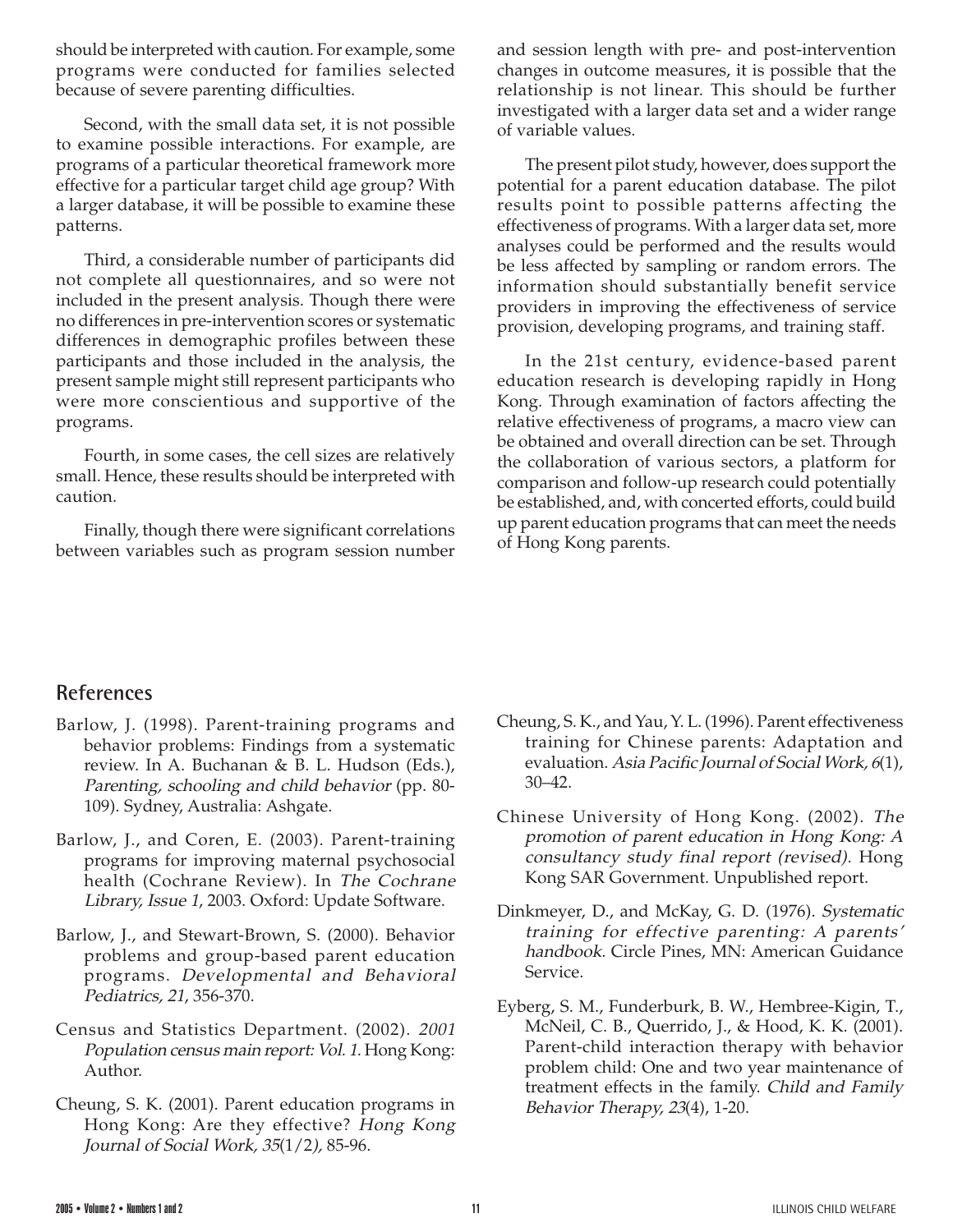- Eyberg, S. M., and Ross, A. W. (1978). Assessment of child behavior problems: The validation of a new inventory. Journal of Clinical Psychology, 16, 113- 116.
- Gilbaud-Wallston, J., and Wandersman, L. P. (1978). Development and utility of the parenting sense of competence scale. Paper presented at the meeting of the American Psychological Association, Toronto.
- Gordon, T. (1975). Parent effectiveness training. N.J.: Penguin Books Ltd.
- Herschell, A., Calzada,E., Eyberg, S. M., and McNeil, C. B. (2002). Parent-child interaction therapy: New directions in research. Cognitive and Behavioral Practice, 9, 9-16.
- Ho, T. P., Chow, V., and Fung, C. (1999). Parent management training in a Chinese population: Application and outcome. Journal of the American Academy of Child and Adolescent Psychiatry, 28, 1165-1172.
- Kwok, L. Y. C. S. (1994). Systematic training for effective parenting (STEP): Its applicability for the Chinese parents of primary school children in Hong Kong. Hong Kong Journal of Social Work, 28(1), 22–30.
- Kwun Tong District Local Committee on Services for Young People and Kwun Tong District Council. (2001). Manual on parent-adolescent mediation parallel group project. Hong Kong: Authors.
- Lam, D. (1999). Parenting stress and anger: The Hong Kong experience. Child and Family Social Work, <sup>4</sup>, 337-346.
- Leung, C., Sanders, M., & Leung, S., Mak, R. and Lau, J. (2003). An outcome evaluation of the implementation of the Triple P-Positive Parenting Program in Hong Kong. Family Process 42, 531- 544
- Leung, C., and Tsang. (2003) Evidence-based research of parent education in Hong Kong. Chinese Family Education, 1, 18-23.
- MacLeod, J., and Nelson, G. (2000). Programs for the promotion of family wellness and the prevention of child maltreatment: A meta-analytic review. Child Abuse & Neglect, 9, 1127-1149.
- Mahoney, G., Kaiser, A. P., and Girolametto, L. E. (1999). Parent education in early intervention: A call for a renewed focus. Early Childhood Special Education, 19(3), 131-140.
- Martin, G., and Pear, J. (1992). Behavior modification: What it is and how to do it (4th ed.). Englewood Cliffs, NJ: Prentice-Hall.
- Nicholson, J. M. & Sanders, M. R. (1999). Randomized controlled trial of behavioral family intervention for the treatment of child behavior problems in stepfamilies. Journal of Divorce and Remarriage, 30(3/4), 1-23.
- Olds, D. L. (1988). The prenatal early infancy project. In R. H Price, E. L. Cowen, R. P. Lorion, & J. Ramos-McKay (Eds.), 14 ounces of prevention: A casebook for practitioners (pp. 9-23). Washington, DC: American Psychological Association.
- Parent Education Implementation Team, Education and Manpower Bureau. (2003a). Universal parent education program for parents of primary school children. Hong Kong SAR Government: Education and Manpower Bureau.
- Parent Education Implementation Team, Education and Manpower Bureau. (2003b). Validation of the Chinese version of the Eyberg Child Behavior Inventory for use in Hong Kong. Hong Kong: Hong Kong SAR Government, Education and Manpower Bureau. Unpublished report.
- Patton, M. Q. (1997). Utilization-focused evaluation: The new century text (3d ed.). Thousand Oaks, CA: Sage Publications.
- Ruma, P. R., Burke, R. V., & Thompson, R. W. (1996). Group parent training: Is it effective for children of all ages? Behavior Therapy, 27, 159-169.
- Sanders, M. (1999). Triple P—positive parenting program: Towards an empirically validated multilevel parenting and family support strategy for the prevention of behavior and emotional problems in children. Clinical Child and Family Psychology Review, 2(2), 71-90.
- Tabachnick, B. G., and Fidell, L. S. (2001). Using multivariate statistics (4th ed.). Needham Heights, MA: Allyn & Bacon.
- Webster-Stratton, C., and Hammond, M. (1990). Predictors of treatment outcome in parent training for families with conduct problem children. Behavior Therapy, 21, 319-337.
- Webster-Stratton, C., and Taylor, T. (2001). Nipping early risk factors in the bud: Preventing substance abuse, delinquency, and violence in adolescence through interventions targeted at young children (0-8 years). Prevention Science, 2, 165-192.